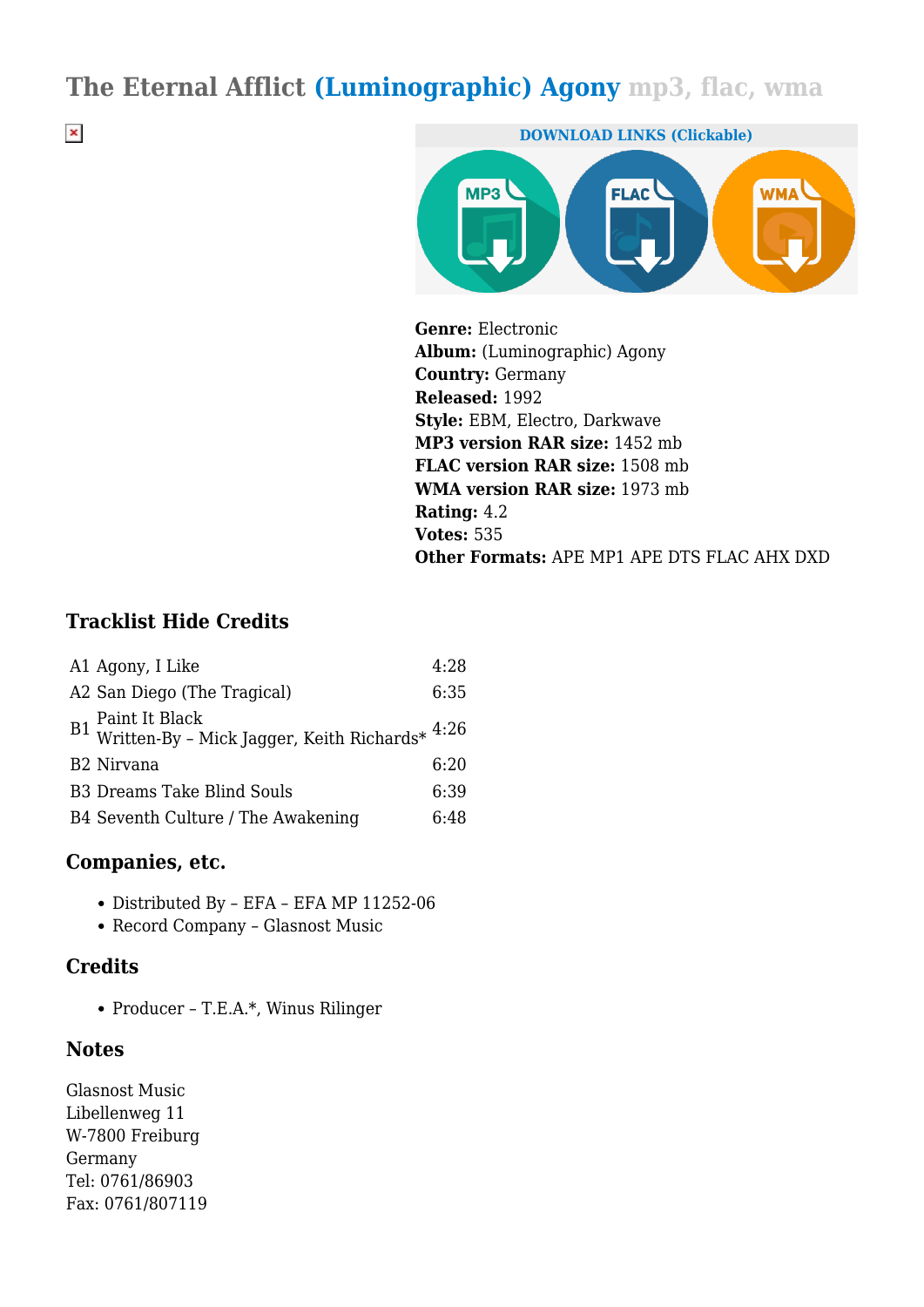### **Barcode and Other Identifiers**

- Barcode: 718751125216
- Rights Society: GEMA

#### **Other versions**

| Category                           | <b>Artist</b>             | <b>Title (Format)</b>                                     | Label                                       | Category                           | Country      | Year            |
|------------------------------------|---------------------------|-----------------------------------------------------------|---------------------------------------------|------------------------------------|--------------|-----------------|
| GLAS 902,<br><b>CD GLAS</b><br>902 | The<br>Eternal<br>Afflict | (Luminographic) Agony<br>(CD, MiniAlbum, 1st)             | Glasnost<br>Records,<br>Glasnost<br>Records | GLAS 902,<br><b>CD GLAS</b><br>902 | Germany 1992 |                 |
| <b>GLAS 902</b>                    | The<br>Eternal<br>Afflict | (Luminographic) Agony<br>(CD, MiniAlbum, RP, 2nd) Records | Glasnost                                    | <b>GLAS 902</b>                    | Germany 1992 |                 |
| none                               | The<br>Eternal<br>Afflict | (Luminographic) Agony<br>(6xFile, FLAC,<br>MiniAlbum, RE) | Afflict:Me<br>Records                       | none                               | Europe       | 2007            |
| GLAS <sub>02</sub>                 | The<br>Eternal<br>Afflict | (Luminographic) Agony<br>(CD, MiniAlbum, RP, 4th)         | Glasnost<br>Records                         | GLAS <sub>02</sub>                 | Germany 1994 |                 |
| GLAS 02,<br>CD GLAS 02             | The<br>Eternal<br>Afflict | (Luminographic) Agony<br>(CD, MiniAlbum, RE, 5th)         | Glasnost<br>Records,<br>Glasnost<br>Records | GLAS 02,<br>CD GLAS 02             |              | Germany Unknown |
|                                    |                           |                                                           |                                             |                                    |              |                 |



## **Related Music albums to (Luminographic) Agony** *by* **The Eternal Afflict**

**[The Twangy Gang - Vampire / Crystal Glas](https://igomp3.com/rock/369330-the-twangy-gang-vampirecrystal-glas.pdf)**

Rock / Pop

#### **[Testosteron - Erheb Dein Glas](https://igomp3.com/rock/311089-testosteron-erheb-dein-glas.pdf)**

Rock

#### **[Fortification 55 - The Worst Is Yet To Come](https://igomp3.com/electronic/301767-fortification-55-the-worst-is-yet-to-come.pdf)**

Electronic